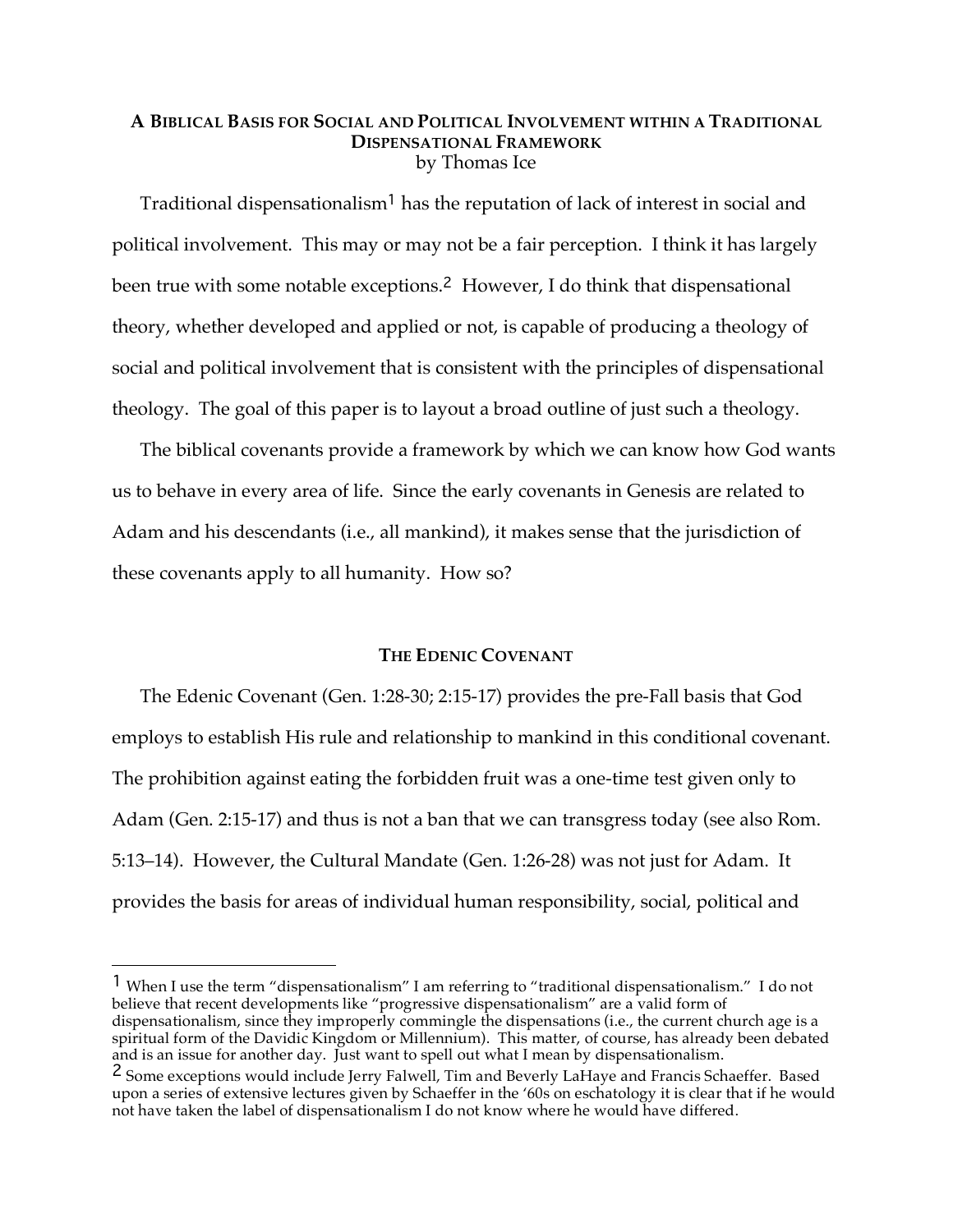economic duties, as well as accountability before God for all humanity down through subsequent history. It is through this covenant that God defines man's role for cultural and public activity in history. It is mankind's job description in shorthand.

## **DIVINE INSTITUTIONS**

The divine institutions are conventions that function within the biblical covenants that relate to mankind's social life. I first learned about the biblical teaching relating to what some have called, divine institutions from a pastor named Charles Clough<sup>3</sup> about 35 years ago. He says, "Divine institutions are real absolute structures built into man's social existence."<sup>4</sup> "The term 'divine institution' has been used for centuries by Christians, particularly in Reformed circles, to describe the fixed, basic social forms," according to Clough.<sup>5</sup> Divine institutions were created by God, thus Divine, but apply to all mankind from the time of Adam and Eve. Man's basic social structures did not just evolve over time but were part of God's creation.

The first divine institution is responsible dominion (Gen. 1:26–30; 2:15–17; Ps. 8:3–8), which is the area that an individual is responsible to God. Man was created to be God's vice regent over planet earth in order to manage it under God's authority. The fall resulted in a perversion of man's responsibility but it was never taken away. <sup>6</sup> This means that each individual human being is responsible before God for creative labor, which is designed to glorify God. God designed it so that through the individual choices one may demonstrate in history a record of obedience or rebellion against their

 $\overline{a}$ 

- 2 -

<sup>3</sup> Anyone interested in listening to the mp3 audio series by Charles Clough on "The Biblical Framework," it can download it at www.cclough.com.

<sup>4</sup> Charles A. Clough, *Laying The Foundation*, revised (Lubbock: Lubbock Bible Church, 1977), p. 36. An updated version of this can be found in a pdf format on <u>www.cclough.com</u>.

<sup>5</sup> Clough, *Laying*, p. 36, f.n. 36.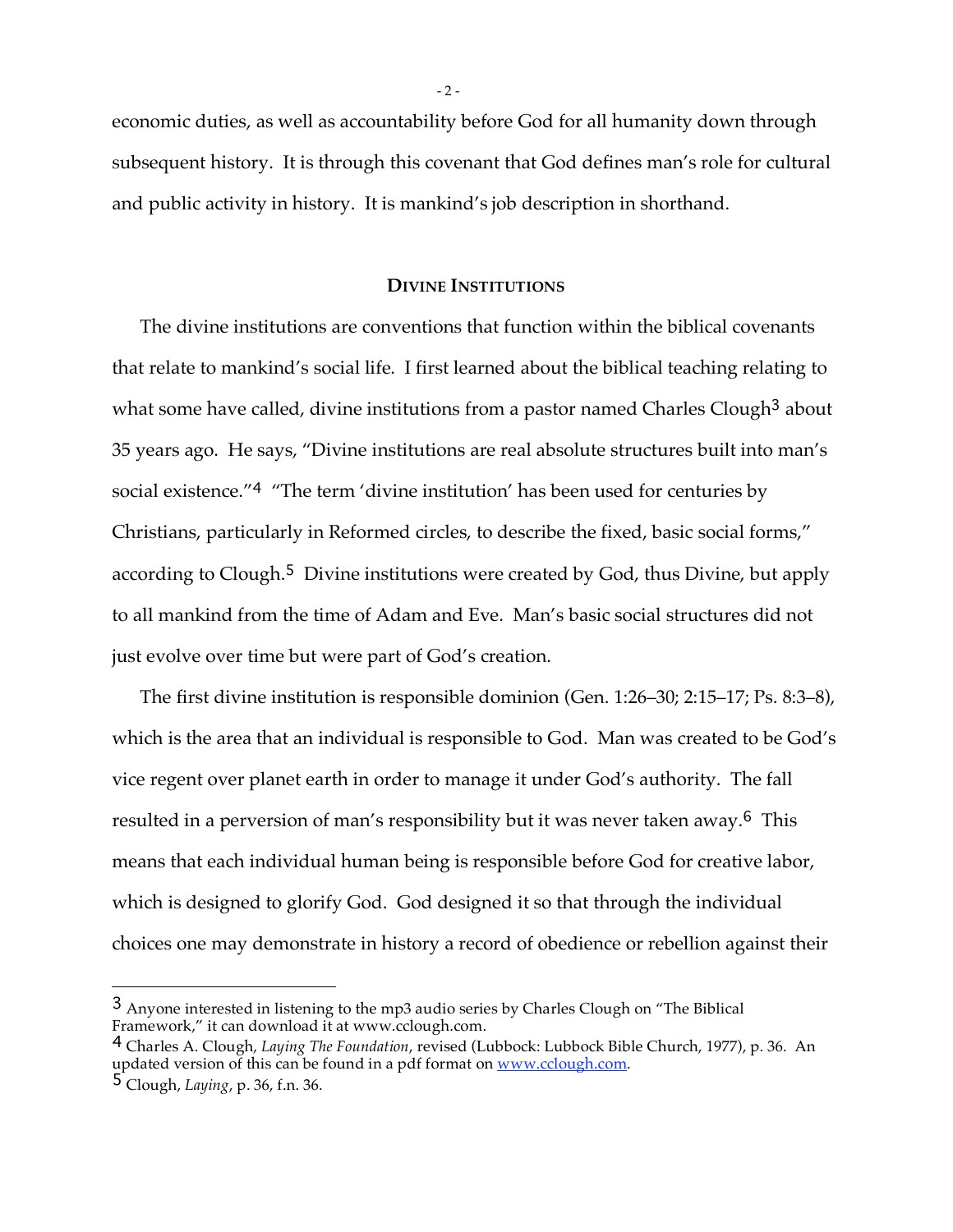Creator. After the Fall, Clough notes: "Instead of peaceable, godly dominion over all the earth under God and His Word, man fights and claws his way to a counterfeit dominion built of his own works (cf. Jas 4:1–4)."<sup>7</sup> Individual choice is seen as the area in which one either trusts Christ as his Savior or rejects Him. No one else can do it on behalf of an individual.

The second divine institution is marriage (Gen. 2:18–24). This institution is deduced from the original marriage of Adam and Eve in Genesis 2. It is within this realm that sexual relations are to be experienced and together the husband and wife are to fulfill the cultural mandate to rule over the creation. We see that the woman is called a "helper" who was brought by God to Adam who needed a helper corresponding to himself in order to help him in his calling to rule over nature. "Unlike animals, mankind's so-called sexual differentiation is not merely for procreation; it is also for dominion."<sup>8</sup> "Later the extreme importance of the structure of marriage appears in the NT when Paul reveals that it typifies the union between Christ and the Church (Eph. 5:22–33)."<sup>9</sup> Clough makes the following helpful comment:

Mankind cannot express God's image except as both "male and female" together (Gen. 1:27). This is because God has certain characteristics that are "feminine" in nature (e.g., Matt. 23:37). Moreover, the woman's role as "helper" in Genesis 2:18 is not meant to be a demeaning, secondary one. The term used for "helper" elsewhere is used of God Himself (Exod. 18:4; Deut.  $33:7)$ . . . .

Undeniably, however, the Bible places emphasis upon the man as the one who receives his calling from God which then shapes his choice of wife.... Together in a division of labor man and wife separate from their own family, in contrast to an extended family, does a young man have to face full leadership responsibility directly under God.<sup>10</sup>

<sup>6</sup> Charles A. Clough, *A Biblical Framework for Worship and Obedience in an Age of Global Deception*, Part II, p. 39. From the following internet address: http://www.cclough.com/notes.php

<sup>7</sup> Clough, *A Biblical Framework*, p. 60.

<sup>8</sup> Clough, *A Biblical Framework*, p. 40.

<sup>9</sup> Clough, *Laying*, p. 37.

<sup>10</sup> Clough, *A Biblical Framework*, p. 40.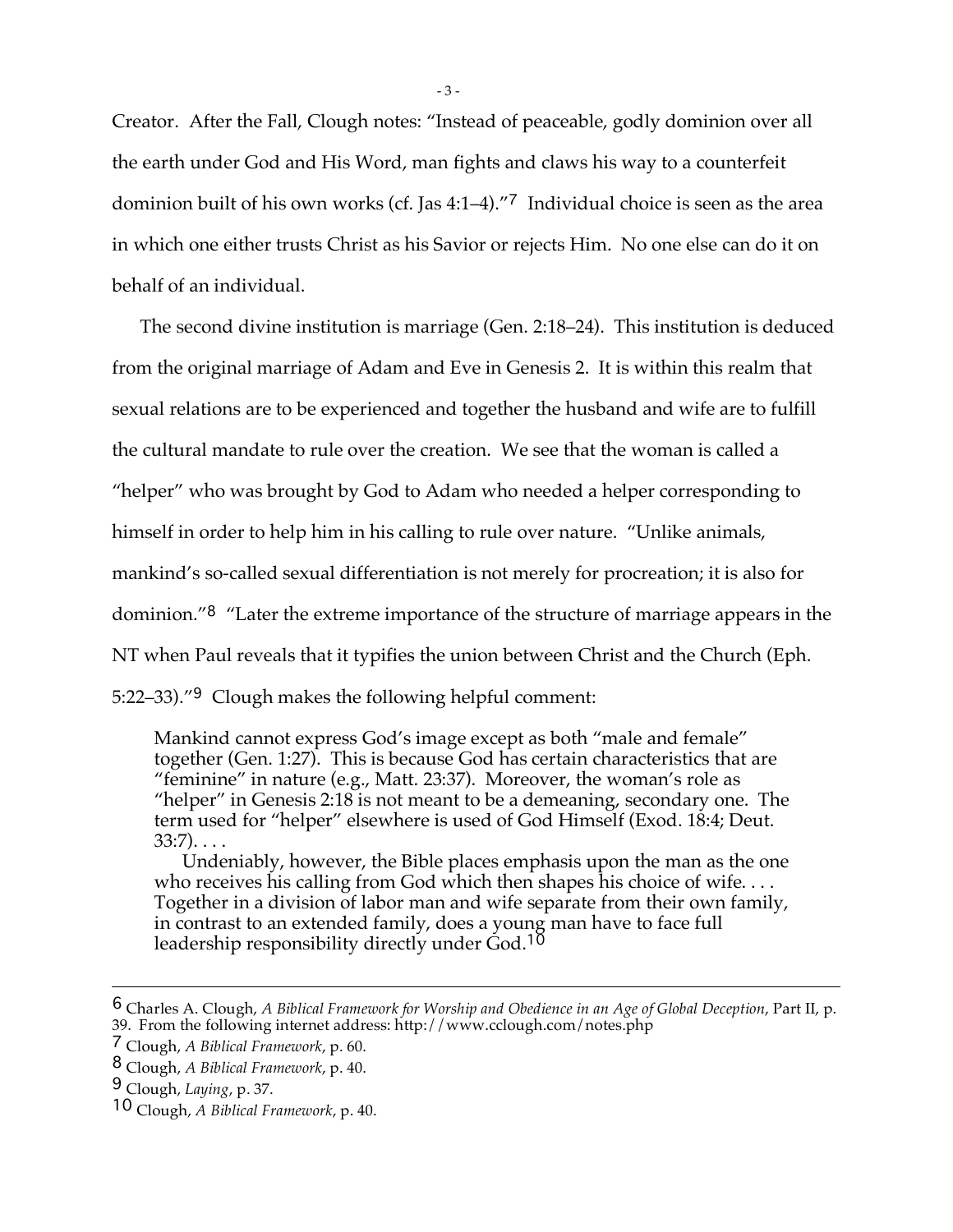The third divine institution is built upon the first two and is that of family. "In the Bible it is the family, not the individual, that is the basic unit of society (property, for example, is titled under Mosaic Law to families)."<sup>11</sup> "Family exists for training of the next generation (cf. Exod. 20:12; Deut. 6:4–9; Eph. 6:1–4)."<sup>12</sup> Family is the institution that is responsible for continuing each family legacy by being responsible for education and wealth. Even if a family chooses to use surrogate teachers, the family is responsible for seeing that a child is properly educated. Clough tells us:

Family and marriage cannot be separated from dominion. Where dominion is perverted and the environment ruined, starvation and poverty follow. Where marriage is dishonored and where families are broken, society collapses. No amount of laws, programs, or "redefinitions" of marriage and family can save the day. God designed the divine institutions to provide dominion and prosperity. 13

The Fall did not change any of the divine institutions, instead it corrupted man who misuses them. Clough explains:

When faced with the corruption in each of these social structures, fallen man responds in several ways. One way is to reinterpret the struggles with sin in terms of economics (Marx's "class war") or of race (white and black racists) or of psychology (Freud and others). Another cope-out is to abandon the institutions themselves as outdated, arbitrary social "conventions" that need "re-engineering". All such responses, however, are costly failures to the

<sup>11</sup> Clough, *A Biblical Framework*, p. 41.

<sup>12</sup> Clough, *Laying*, p. 37.

<sup>13</sup> Clough, *A Biblical Framework*, p. 41.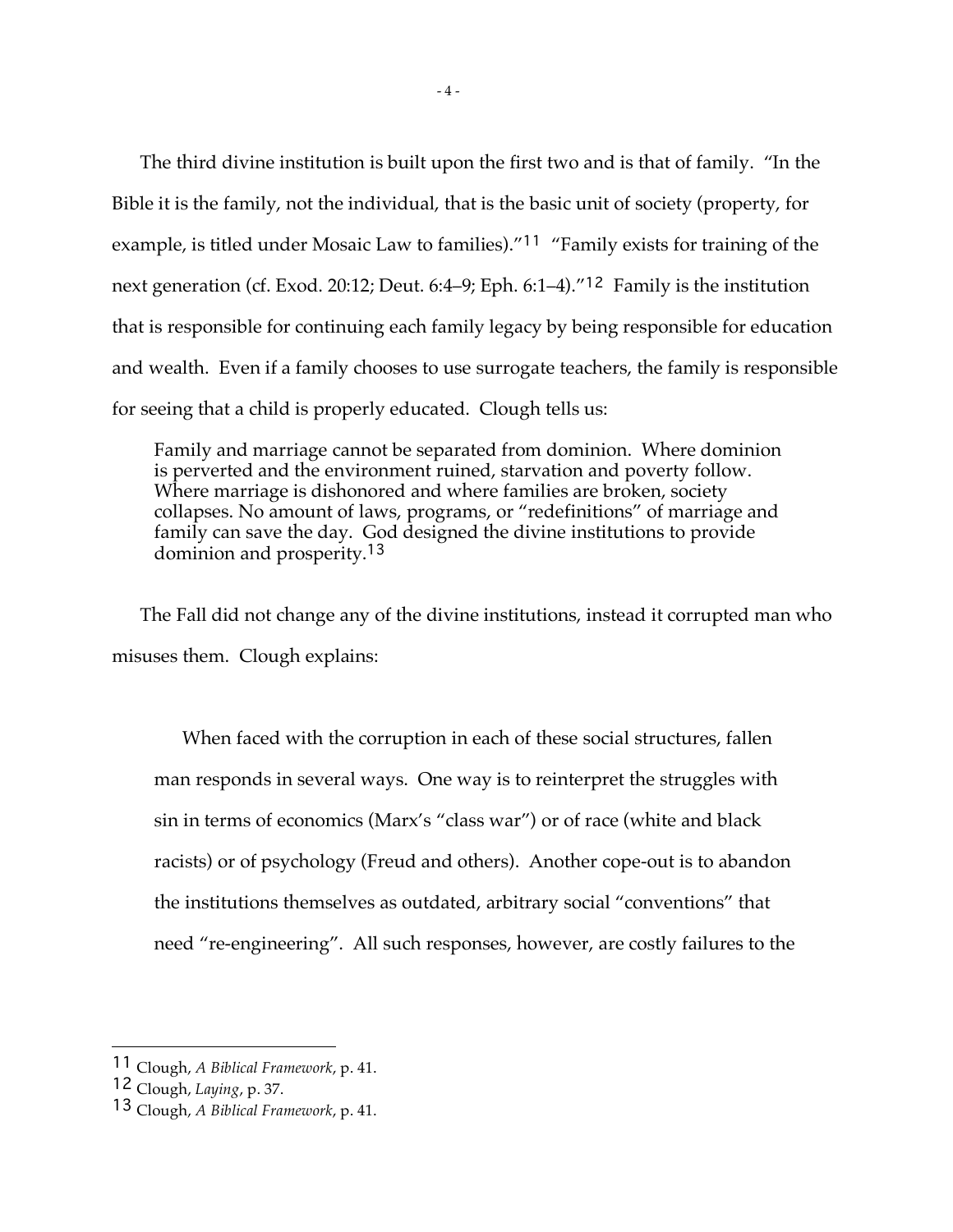societies that try them. In the end, they reflect the pagan mindset that denies the responsibility of the fall and the abnormality of evil. 14

### **POST FALL DIVINE INSTITUTIONS**

At least two more divine institutions were established after the Fall of man into sin. Both were instituted after the Flood and were designed to restrain evil in a fallen world. The first three divine institutions are the positive or productive ones of society, while the last two are negative, designed to restrain evil in a fallen world.

The fourth divine institution is civil government whereby God transferred to man through the Noahic Covenant the responsibility to exercise kingdom authority in order to help restrain evil after the Flood (Gen. 9:5–6). Before the Flood man could not execute judgment upon evil as seen in the way in which God commanded man to deal with Cain's murder of Abel (Gen. 4:9–15). This divine institution is based upon capital punishment (Gen. 9:5–6) and if for the purpose of restraining evil (Rom. 13:3–4). Lesser judicial authority is implied in the God-given command for civil institutions to exact a life for life. Even though capital punishment has grown distasteful to apostate Western culture, it is still the basis for God's establishment of civil government. 15

The fifth divine institution is tribal diversity, which was also established after the Flood in order to promote social stability in a fallen world (see Gen. 9:25–27 and compare with Gen. 10—11 and Deut. 32:8). Notice this is not racial diversity but tribal diversity. This divine institution does not involve race but tribes or families. "Throughout the postdiluvian period," explains Clough, "God preserved man's social

<sup>14</sup> Clough, *A Biblical Framework*, p. 61.

<sup>15</sup> See Clough, *Laying*, p. 83 and *A Biblical Framework*, pp. 97–98.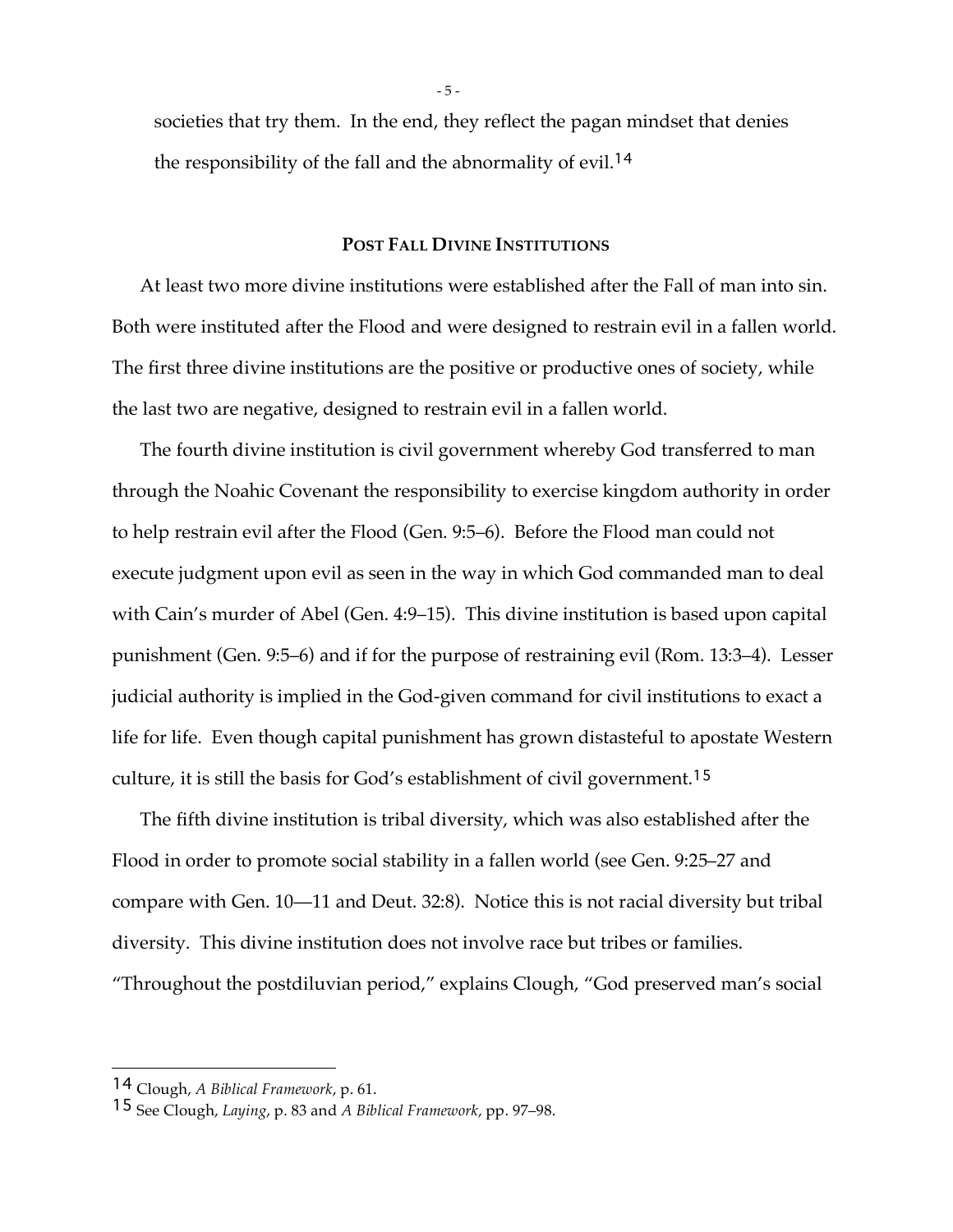stability and health by playing off one group or tribe against another to maximize true progress and retard the influence of evil (cf. Acts 17:26–27)."<sup>16</sup>

Tribal diversity was implemented through the confusion of languages at the Tower of Babel (Gen. 11:1–9). Why did God want to separate mankind? Many believe that mankind should come together in unity. Genesis 11:6 explains why God confused human language as follows: "And the LORD said, 'Behold, they are one people, and they all have the same language. And this is what they began to do, and now nothing which they purpose to do will be impossible for them.'" Thus, the only reason why humanity wants to unite itself is in order to more effectively rebel against God, as seen in the Tower of Babel incident. This is why currently history is moving toward globalism as we move further from God and is why the goal of Antichrist in the tribulation is to forge together a one-world government set against the plan and purposes of God. The tribulation will end with God's direct intervention and judgment, as at the Flood. In the mean time, God slows down man's collective rebellion through civil government and tribal diversity.

The purpose for tribal diversity can be illustrated by differences between large boat hulls. Until about 100 years ago, all large sea going vessels had a single large hull. If a large enough hole developed in the hull then often the ship would sink as it filled up with water. Then ship builders started building multiple compartments in large ships with the belief that if there developed a hole in one compartment then the other compartments could keep the ship afloat. So it is with mankind! If one tribe became corrupt then God did not need to judge the whole world. He could use other peoples to judge that tribe without needing worldwide judgment. This is one way God manages the nations between the Flood and His second coming.

 $\overline{a}$ 

- 6 -

<sup>16</sup> Clough, *Laying*, p. 84.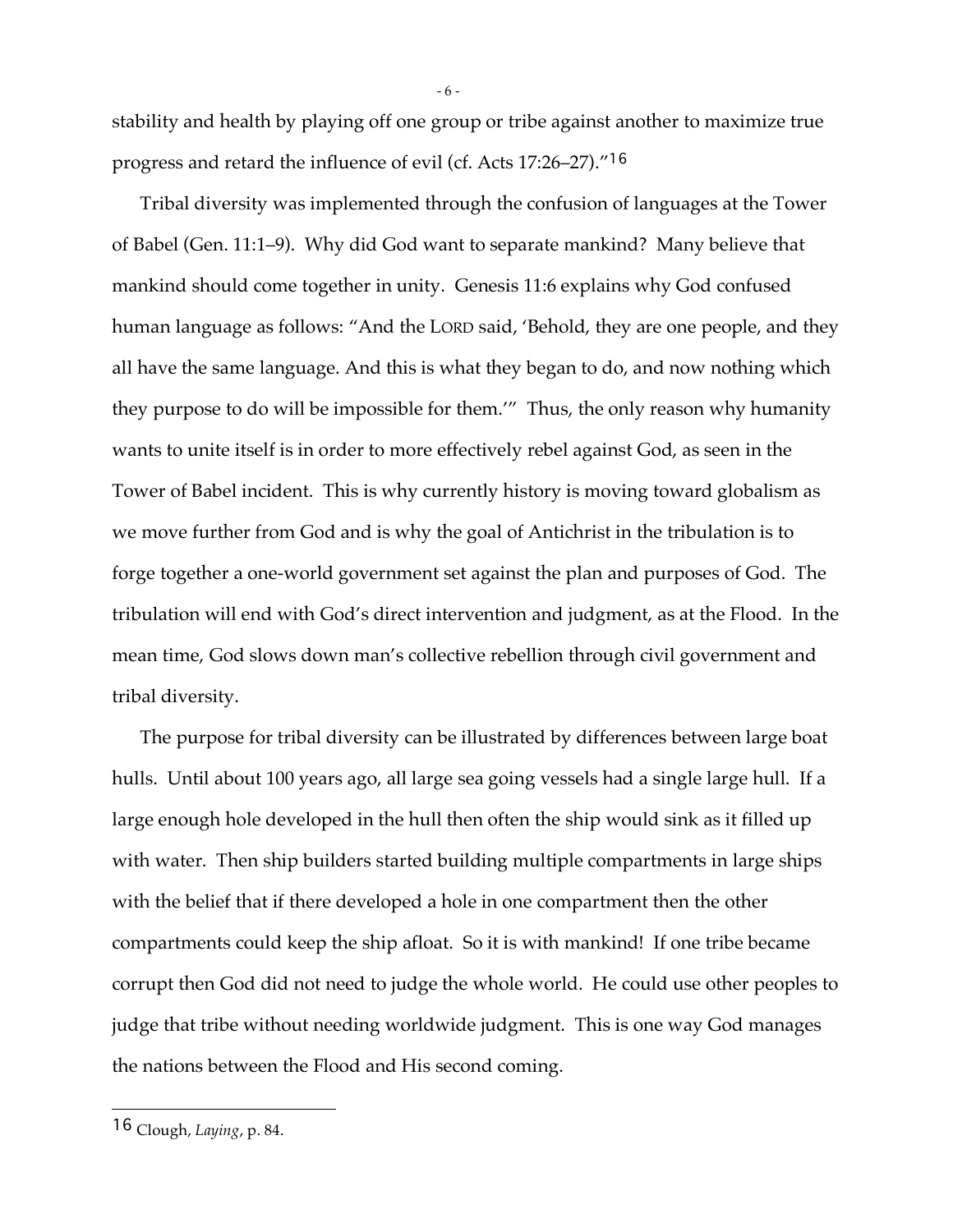## **THE MOSAIC LAW AND THE CHURCH**

Paul says that the Law of Moses has been set aside with the completed work of Christ. The Jews understood him to be "persuading the people to worship in ways contrary to the Law," and that he was teaching "all the Jews who live among the Gentiles to turn away from Moses" (Acts 18:13; 21:20-29). Though Paul's accusers may have misunderstood him, the accusation surely is based on statements and actions of Paul that gave rise to such thinking, even as the declaration of the Jews against Jesus' claim to deity was based on his words and actions that gave them reason to understand Him in that way. Paul teaches that the Mosaic Law has been done away in many passages (Rom. 6:14–15; 7:1–6; 10:4; 1 Cor. 3:7–11; 9:19–23; Gal. 2:19—3:5; 4:1–7; 5:18; Eph. 2:14–22). Further, the Law of Moses and the Old Testament itself says that the Law was given only to the nation of Israel. 17

The New Testament does not recommend the death penalty for things that the Old Testament states should get the ultimate sanction. The law of Moses teaches that "if a man sleeps with his father's wife . . . the man and the woman must be put to death" (Lev. 20:11). In 1 Corinthians 5 this sin occurred but Paul's punishment is to turn the man over to Satan (5:5) by expulsion from the church (5:7, 13). He even says judgment of those outside the church is not the church's business (5:12). If the sinner of 2 Corinthians 2:5-11 is the same person, then the church was ultimately supposed to restore him to fellowship. Such would have been impossible had the Mosaic penalty been carried out.

<sup>17</sup> See Exod. 34:27; 20:4; Deut. 4:1, 6–8, 13, 20, 34, 37, 44; 7:6–8; 10:12–15; 26:16–19; 29:1–2; 1 Kings 8:9; Psalm 147:19–20.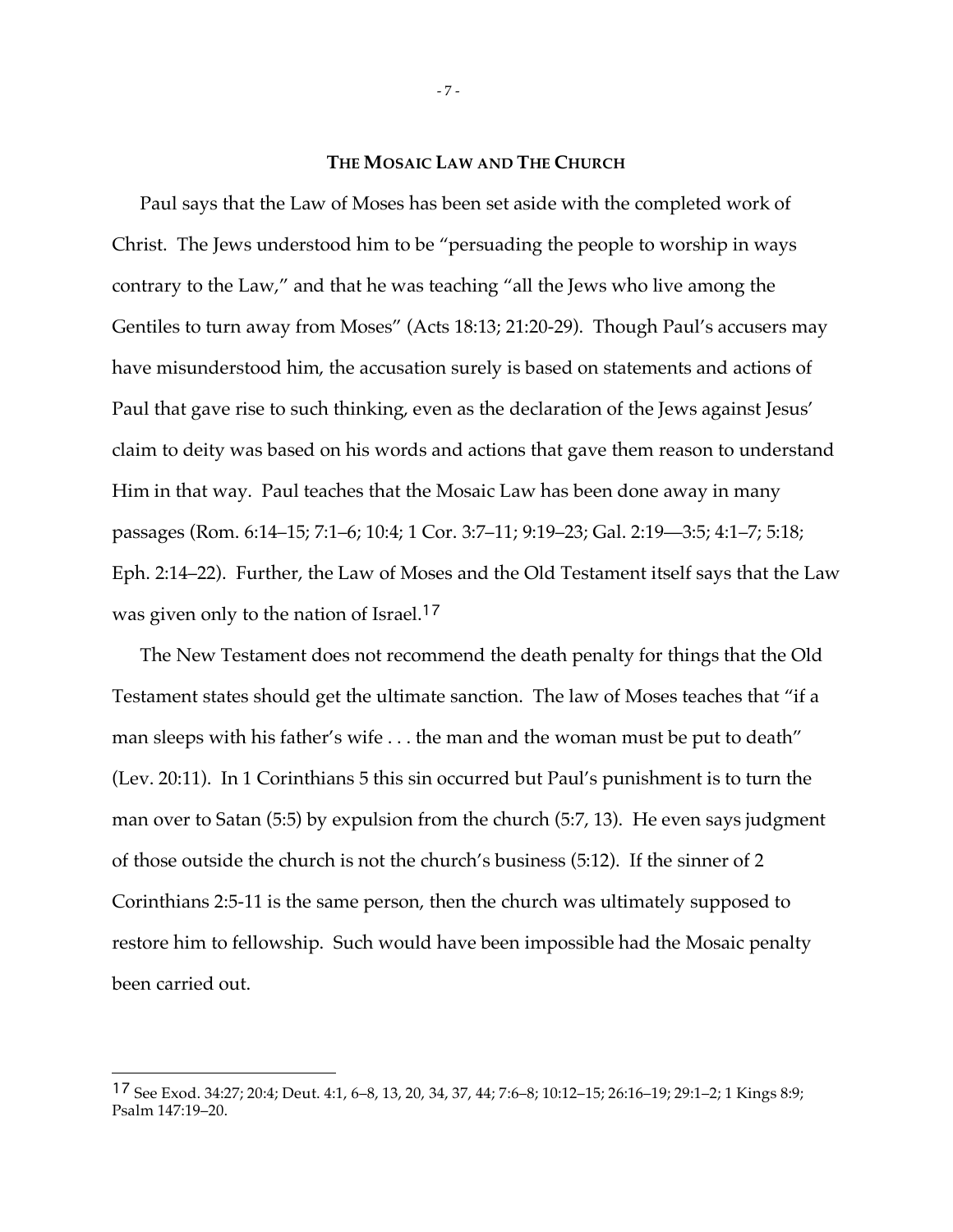Deuteronomy 18:20 says if a prophet "presumes to speak in my name anything I have not commanded him to say . . . [he] must be put to death." However, in the New Testament Hymenaeus and Philetus "wandered away from the truth," saying "that the resurrection has already taken place" and so destroying the "faith of some" (2 Tim. 2:17f), and yet Paul does not urge their death. Rather he wishes that they will come to their senses and escape the trap of the devil (2 Tim. 2:24-26). There are other New Testament passages that teach that the Mosaic Law ended with the coming of Christ (c.f. Heb. 8:6—7, 13; 10:9). Further,

The Christian is to love the law of God. Grace does not free the believer from obedience to the will of God. However, Christians are not under the expression of the law as it was given to Israel. Instead, we may use the Mosaic legislation as examples of how we may respond individually and corporately; we may gain wisdom from it. Christians are, however, to obey the will of God as it is expressed in the New Testament—the law of Christ—and the law revealed in the Adamic and Noahic covenants as expressed through the divine institutions.

When it comes to developing wisdom in the various areas of life, we do have to look to the law for insight in these areas. The believer is not to adopt viewpoints in any area of life that are the product of the world system. He is to attempt to develop and hold to a Biblical view of government, economics, family, education, and so on. We are children of the light and we are to shine in the current darkness. However, since it is not the plan or will of God for the Kingdom of God to take over in this age, it means that we are like Daniel—standing for Biblical standards, while waiting for God's intervention in history to be realized. This could be called a "wisdom approach", as opposed to a "law approach". The Biblical model is Proverbs. As one studies the book of Proverbs, it does not take long before it becomes apparent that the wisdom of

- 8 -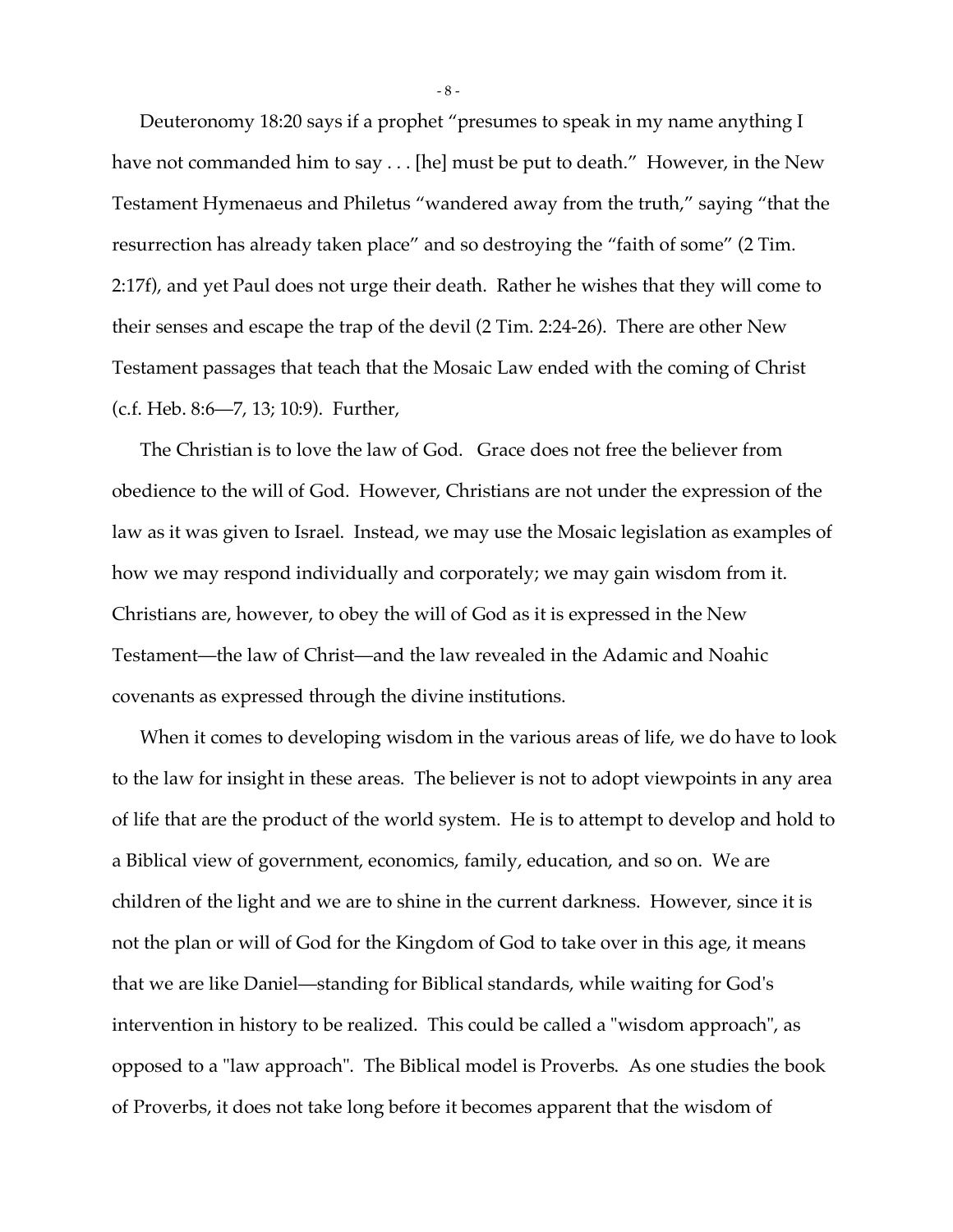Proverbs is the product of Solomon meditating upon the law of Moses. He then uses the format of wisdom in which to pass this on to his son and to the next generation.

Wisdom differs from law in that, law is the legal stipulations with-in the covenant which regulate and can be enforced by civil penalties. Law can govern any area of life, such as civil, family, personal, and religious institutions. On the other hand, wisdom is advice with no legal penalties attached. Wisdom tells the naive "the end of a matter," so that the pitfalls of life may be avoided. Wisdom gives an appeal to the student to follow after her because it is right and yields certain practical benefits. Wisdom also, applies to every area of life.

Adultery is treated in similar yet different ways in the law and wisdom literature. In the law it says, Thou shalt not... (Deut. 5:18) and in certain situations it carries the death penalty (Deut. 22:22). It gives insight into why you should not commit adultery and even appeals to the student to follow the way of wisdom (Prov. 7:6-23), but does not legislate civil penalties. Wisdom says that if a wise person will walk in her way, certain benefits will follow. No wonder Paul told Timothy "that the Law is good, if one uses it lawfully" (1 Tim. 1:8). In the Church Age, a Wisdom approach to the Mosaic Law is a good and lawful use of the law.

Deuteronomy 4:6-8 appeals to a wisdom and understanding which was given exclusively to Israel, which the other nations would observe. "So keep and do them, for that is *your wisdom* and *your understanding* in the sight of the peoples who will hear all these statutes and say, 'Surely this great nation is a *wise* and *understanding* people. For what great nation is there that has a god so near to it as is the Lord our God whenever we call on Him? Or what great nation is there that has statutes and judgments as *righteous* as this whole law which I am setting before you today?" Even though given to Israel, their wisdom is evident to outsiders. Those who would be impressed would

- 9 -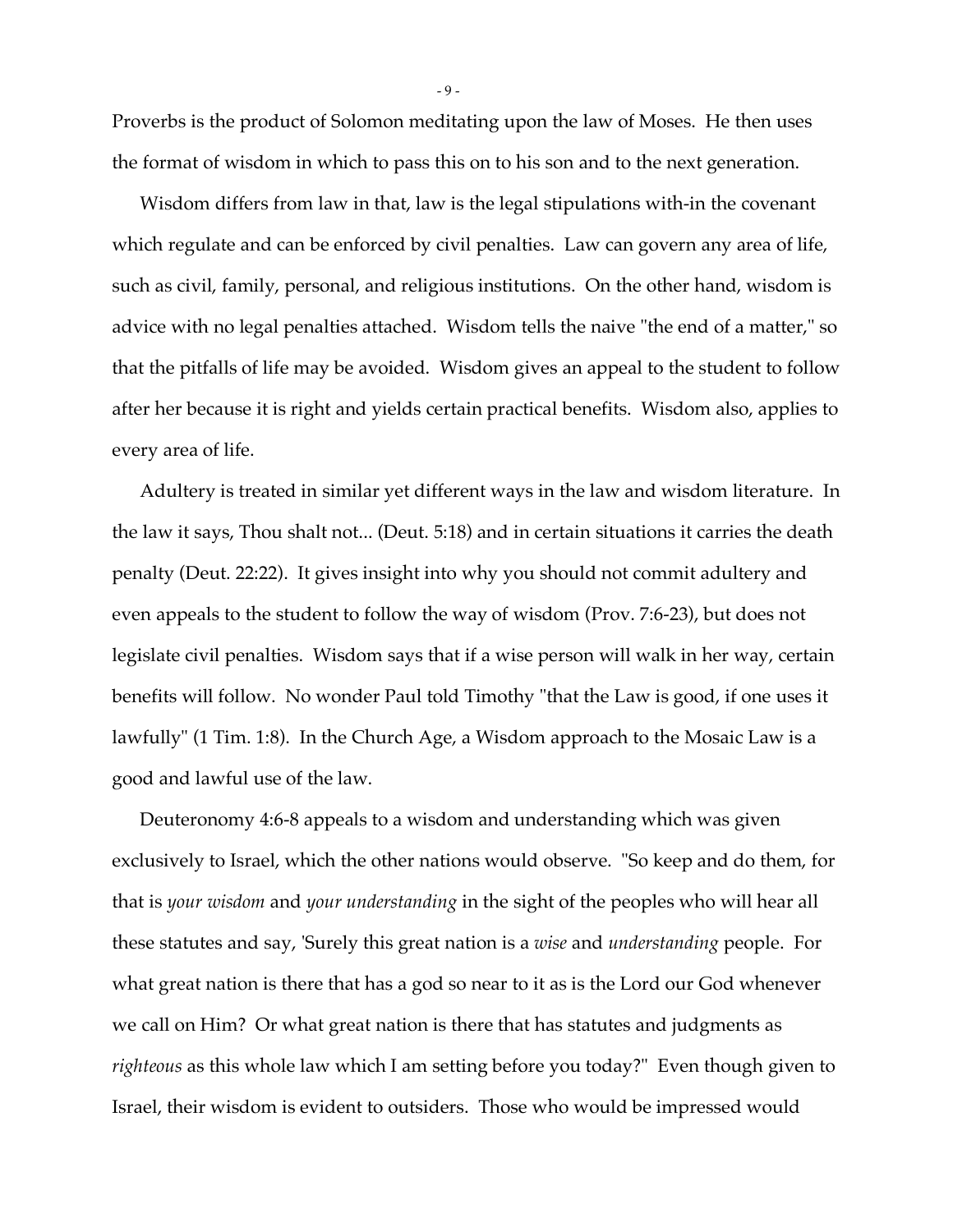likely imitate this wisdom. This has certainly been the approach taken by many of the Gentile nations during the current Church Age when Christians have been able to exert influence.

For a Christian to function in one of these areas, he would want to apply specific Old Testament laws meant for Israel, in order to develop a wise approach in those areas. But it is wisdom and not law. It is true that Israel's law is not binding on the nations. The Noahic covenant is. However, for the believer made new, he will want to be mature and apply the wisdom that he learned under his childhood (the law). There is a big difference between saying that something is law today and that it is wisdom. Often the net affect will be the same, since the regenerate believer will want to apply the wisdom of God's law. But the fact remains that the Covenant and the laws that are attached to the Mosaic Covenant were made with Israel and no one else.

God's purpose for the Church age is to call out from among the nations a people for His name, to be His Son's bride. The purpose for this age is different than it was in the previous Dispensation. Therefore, while there is continuity between the ages, there is also discontinuity. God's purpose is not Christianization of the world, but evangelization. The Church is the instrument of calling the peoples of the world to repent and believe the Gospel. Those who respond are to be built up by this precious Word of God that He has given to His Church. We are involved in tireless activity while our Master has gone on a long journey; we are eagerly waiting for His Son to come from heaven and deliver us from the wrath to come.

## **THE ROLE OF GOVERNMENT IN THE CHURCH AGE**

 $-10-$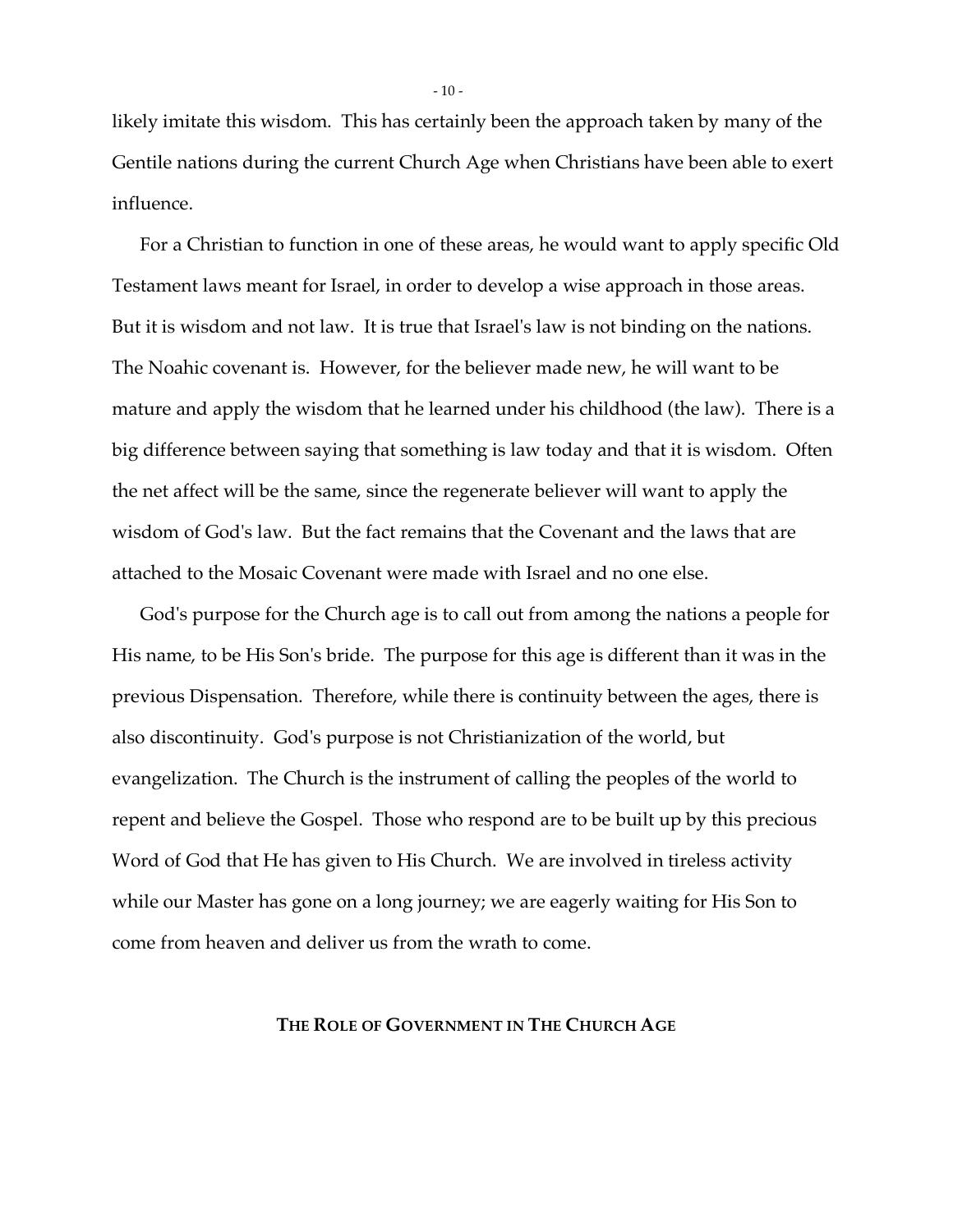God sovereignly appoints and removes rulers, according to the Bible. Clearly even pre-Mosaic and post-Mosaic rulers all serve by the permission and will of God, including Pharaoh, Herod, Pilate, Nebuchadnezzar, and Cyrus.

The New Testament view teaches that Rulers, as God's appointees, are not to be resisted. Authority belongs to God and the Noahic Covenant indicates that judicial authority has been given to men (cf. Rom. 13:2-5). Whenever someone rebels against those authorized by God to express His authority then this is rebellion against God.

Since rulers are servants of God, rulers are God's vice-regents, avengers of His wrath. Clearly Israel's rulers had this function under the Sinaitic covenant. Nations have no such function under the Sinaitic Covenant. Paul in Romans 13:1-2 states that rulers have this function but he never ties it into the Law of Moses. The New Testament tells us that the civil magistrate must deter evil but honor the good (Rom. 13:3). Again, this is a duty included in the Noahic Covenant.

The nations have their mandate from the Abrahamic and Noahic Covenants. Since this is true, God judges the nations based upon their adherence to their commitment to the covenant with Noah. The judicial authority of the civil magistrate to enforce God's law is legitimate but it is not the specific expression of the law of God's in the particulars that it was given to Israel. Certainly many of the practical expressions of law God gave to Israel, and the particular penalties, may be used as a model for establishing civil laws for society but there is no requirement to do so and the failure not to do so, other than the will of God in the conscience and given through Noah, will not bring the wrath of God.

## **CONCLUSION**